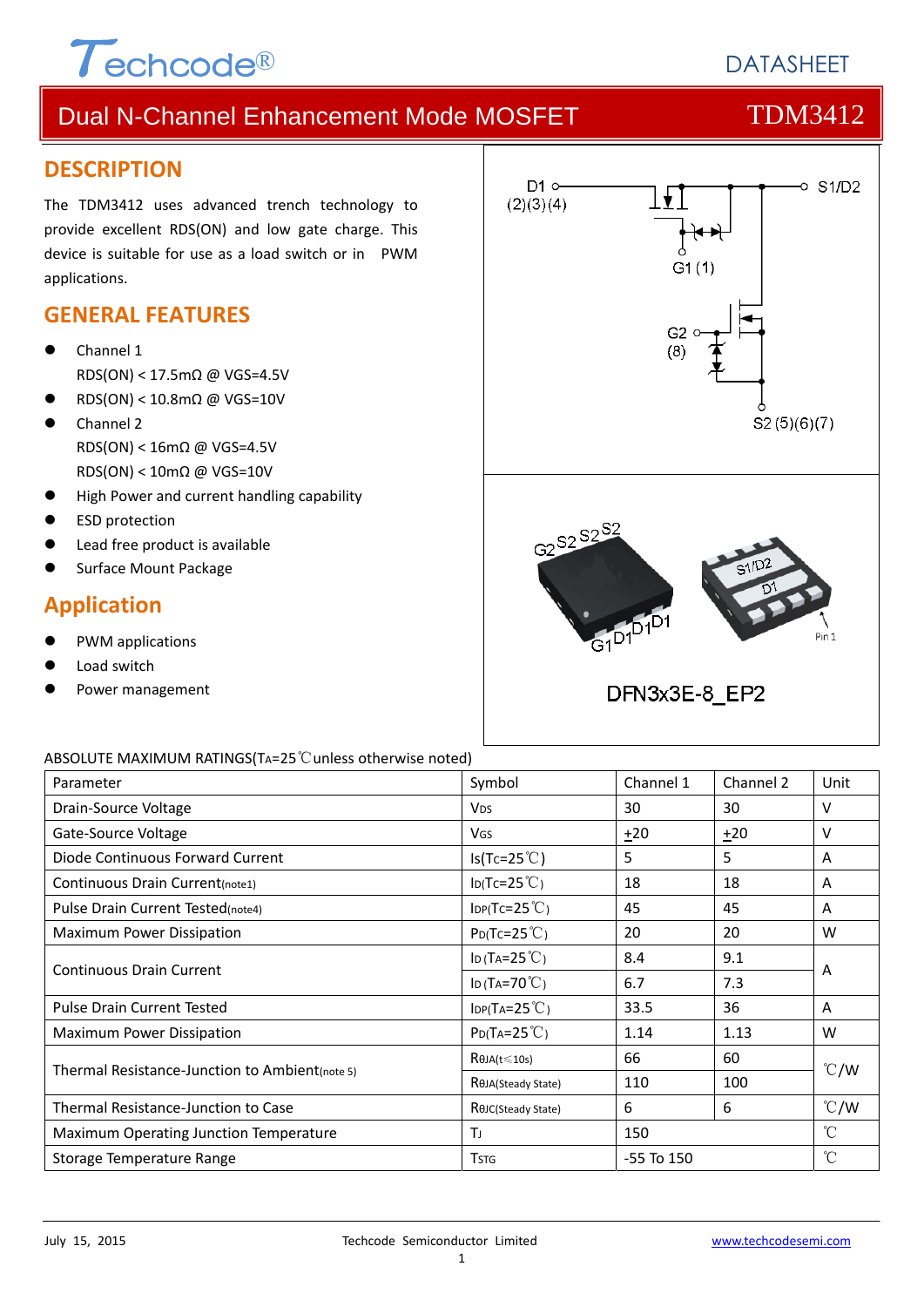

### **ELECTRICAL CHARACTERISTICS (TA=25**℃**unless otherwise noted)**

| Parameter                                 | Symbol                   | Condition                                     | Channel1                 |                          | Unit                     |           |  |
|-------------------------------------------|--------------------------|-----------------------------------------------|--------------------------|--------------------------|--------------------------|-----------|--|
|                                           |                          |                                               | Min                      | Typ                      | Max                      |           |  |
| OFF CHARACTERISTICS                       |                          |                                               |                          |                          |                          |           |  |
| Drain-Source Breakdown Voltage            | <b>BV</b> <sub>DSS</sub> | VGS=0V ID=250µA                               | 30                       | $\blacksquare$           | $\overline{\phantom{a}}$ | $\vee$    |  |
| Zero Gate Voltage Drain Current           | <b>IDSS</b>              | VDS=24V,VGS=0V                                | L.                       |                          | $\mathbf{1}$             | $\mu$ A   |  |
| Gate-Body Leakage Current                 | <b>IGSS</b>              | VGS=±20V,VDS=0V                               | $\overline{a}$           | $\overline{\phantom{a}}$ | ±10                      | $\mu$ A   |  |
| <b>ON CHARACTERISTICS (Note 2)</b>        |                          |                                               |                          |                          |                          |           |  |
| <b>Gate Threshold Voltage</b>             | VGS(th)                  | VDS=VGS, ID=250µA                             | 1.4                      | 1.8                      | 2.5                      | $\vee$    |  |
| Drain-Source On-State Resistance          | RDS(ON)                  | VGS=10V, ID=10A                               |                          | 9                        | 10.8                     | $m\Omega$ |  |
|                                           |                          | VGS=4.5V, ID=8A                               | $\bar{\phantom{a}}$      | 13.5                     | 17.5                     | $m\Omega$ |  |
| DYNAMIC CHARACTERISTICS (Note3)           |                          |                                               |                          |                          |                          |           |  |
| Gate Resistance                           | R <sub>G</sub>           | VGS=0V, VDS=0V, F=1MHz                        | $\overline{\phantom{a}}$ | 1.35                     | 2.5                      | Ω         |  |
| Input Capacitance                         | Ciss                     | VDS=15V, VGS=0V, F=1.0MHz                     | $\overline{\phantom{a}}$ | 450                      | 600                      | PF        |  |
| <b>Output Capacitance</b>                 | Coss                     |                                               | $\blacksquare$           | 318                      | $\bar{\mathcal{L}}$      | PF        |  |
| Reverse Transfer Capacitance              | Crss                     |                                               | $\sim$                   | 22                       | $\blacksquare$           | PF        |  |
| <b>SWITCHING CHARACTERISTICS (Note 3)</b> |                          |                                               |                          |                          |                          |           |  |
| Turn-on Delay Time                        | $td($ on $)$             | VDS=15V, RL=15 Ω, VGEN=10V,                   | $\blacksquare$           | 8.5                      | 16                       | nS        |  |
| Turn-on Rise Time                         | tr                       | $RG=6 \Omega$ Ip=1A                           | $\blacksquare$           | 10                       | 18                       | nS        |  |
| Turn-Off Delay Time                       | td(off)                  |                                               | $\overline{a}$           | 14                       | 26                       | nS        |  |
| Turn-Off Fall Time                        | tf                       |                                               | $\overline{a}$           | 10.6                     | 19                       | nS        |  |
| <b>Total Gate Charge</b>                  | $Q_g$                    | VDS=15V,ID=10A,VGS=10V                        | $\overline{\phantom{a}}$ | 8                        | 12                       | nC        |  |
| Gate-Source Charge                        | Qgs                      |                                               | $\blacksquare$           | 1.6                      | $\frac{1}{2}$            | nC        |  |
| Gate-Drain Charge                         | Qgd                      |                                               | $\sim$                   | 1.2                      | $\overline{a}$           | nC        |  |
| Body Diode Reverse Recovery Time          | Trr                      | $\text{los}=10\text{A}$ , dl/dt=100A/ $\mu$ s | $\overline{a}$           | 20.5                     | $\overline{a}$           | nS        |  |
| Body Diode Reverse Recovery Charge        | Qrr                      |                                               | $\overline{a}$           | 7.2                      | $\overline{a}$           | nC        |  |
| DRAIN-SOURCE DIODE CHARACTERISTICS        |                          |                                               |                          |                          |                          |           |  |
| Diode Forward Voltage (Note 2)            | <b>V</b> sp              | VGS=0V, Is=5A                                 | L,                       | 0.8                      | 1.1                      | $\vee$    |  |

NOTES:

1. Max continuous current is limited by bonding wire.

2. Pulse Test: Pulse Width  $\leq 300$ μs, Duty Cycle  $\leq 2\%$ .

3. Guaranteed by design, not subject to production testing.

4. Pulse width is limited by max. junction temperature.

5. RθJA steady state t=999s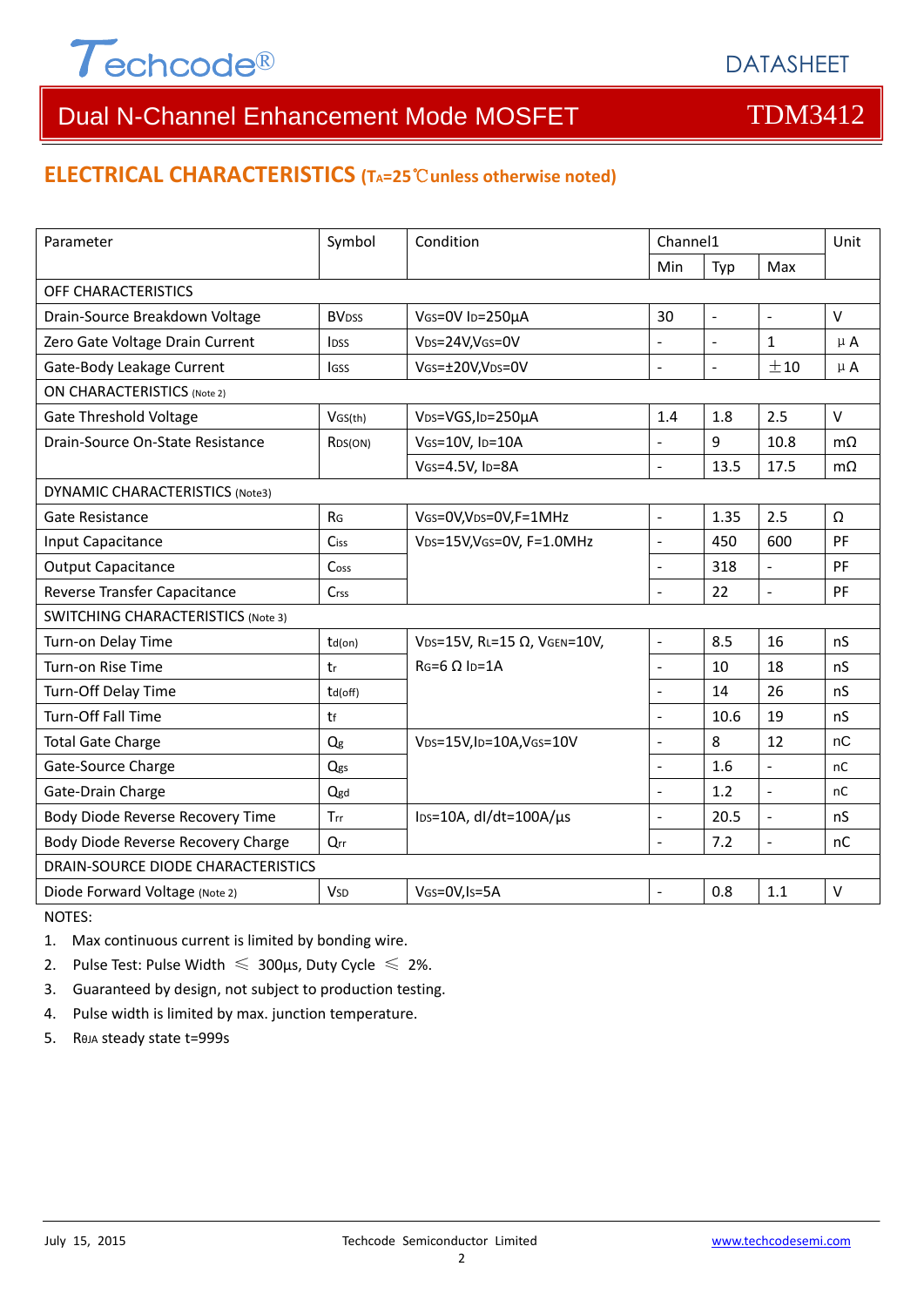

### **ELECTRICAL CHARACTERISTICS Cont.(TA=25**℃**unless otherwise noted)**

| Parameter                                 | Symbol<br>Condition     |                                               | Channel <sub>2</sub>     |                |                          | Unit          |  |
|-------------------------------------------|-------------------------|-----------------------------------------------|--------------------------|----------------|--------------------------|---------------|--|
|                                           |                         |                                               | Min                      | Typ            | Max                      |               |  |
| OFF CHARACTERISTICS                       |                         |                                               |                          |                |                          |               |  |
| Drain-Source Breakdown Voltage            | <b>BV<sub>DSS</sub></b> | VGS=0V ID=250µA                               | 30                       | $\blacksquare$ | $\overline{a}$           | $\vee$        |  |
| Zero Gate Voltage Drain Current           | <b>IDSS</b>             | V <sub>DS</sub> =24V,V <sub>GS</sub> =0V      | L.                       | $\overline{a}$ | $\mathbf{1}$             | $\mu$ A       |  |
| Gate-Body Leakage Current                 | <b>IGSS</b>             | VGS=±20V,VDS=0V                               | $\overline{a}$           | $\mathbb{L}$   | ±10                      | $\mu$ A       |  |
| <b>ON CHARACTERISTICS (Note 2)</b>        |                         |                                               |                          |                |                          |               |  |
| <b>Gate Threshold Voltage</b>             | VGS(th)                 | VDS=VGS, ID=250µA                             | 1.4                      | 1.8            | 2.5                      | $\vee$        |  |
| Drain-Source On-State Resistance          | R <sub>DS</sub> (ON)    | VGS=10V, ID=10A                               |                          | 8.2            | 10                       | $m\Omega$     |  |
|                                           |                         | VGS=4.5V, ID=8A                               | $\overline{a}$           | 12.3           | 16                       | $m\Omega$     |  |
| DYNAMIC CHARACTERISTICS (Note3)           |                         |                                               |                          |                |                          |               |  |
| Gate Resistance                           | R <sub>G</sub>          | VGS=0V, VDS=0V, F=1MHz                        | $\overline{a}$           | 1.35           | 2.5                      | Ω             |  |
| Input Capacitance                         | Ciss                    | VDS=15V, VGS=0V, F=1.0MHz                     | $\overline{a}$           | 450            | 600                      | PF            |  |
| <b>Output Capacitance</b>                 | Coss                    |                                               | $\overline{a}$           | 318            | $\Box$                   | PF            |  |
| Reverse Transfer Capacitance              | Crss                    |                                               | L.                       | 22             | $\overline{a}$           | PF            |  |
| <b>SWITCHING CHARACTERISTICS (Note 3)</b> |                         |                                               |                          |                |                          |               |  |
| Turn-on Delay Time                        | $td($ on $)$            | VDS=15V, RL=15 Ω, VGEN=10V,                   | $\overline{\phantom{a}}$ | 8.5            | 16                       | nS            |  |
| Turn-on Rise Time                         | tr                      | $RG=6 \Omega$ Ip=1A                           | $\overline{\phantom{a}}$ | 10             | 18                       | nS            |  |
| Turn-Off Delay Time                       | td(off)                 |                                               | $\overline{a}$           | 14             | 26                       | nS            |  |
| Turn-Off Fall Time                        | tf                      |                                               |                          | 10.6           | 19                       | nS            |  |
| <b>Total Gate Charge</b>                  | Qg                      | VDS=15V,ID=10A,VGS=10V                        | $\overline{a}$           | 8              | 12                       | nC            |  |
| Gate-Source Charge                        | Qgs                     |                                               |                          | 1.6            | $\overline{\phantom{a}}$ | nC            |  |
| Gate-Drain Charge                         | Qgd                     |                                               | $\overline{a}$           | 1.2            | $\overline{a}$           | <sub>nC</sub> |  |
| Body Diode Reverse Recovery Time          | Trr                     | $\text{los}=10\text{A}$ , dl/dt=100A/ $\mu$ s | $\overline{a}$           | 20.5           | $\overline{a}$           | nS            |  |
| Body Diode Reverse Recovery Charge        | Qrr                     |                                               | $\overline{a}$           | 7.2            | $\Box$                   | nC            |  |
| DRAIN-SOURCE DIODE CHARACTERISTICS        |                         |                                               |                          |                |                          |               |  |
| Diode Forward Voltage (Note 2)            | <b>V<sub>SD</sub></b>   | VGS=0V, Is=5A                                 |                          | 0.8            | 1.1                      | $\vee$        |  |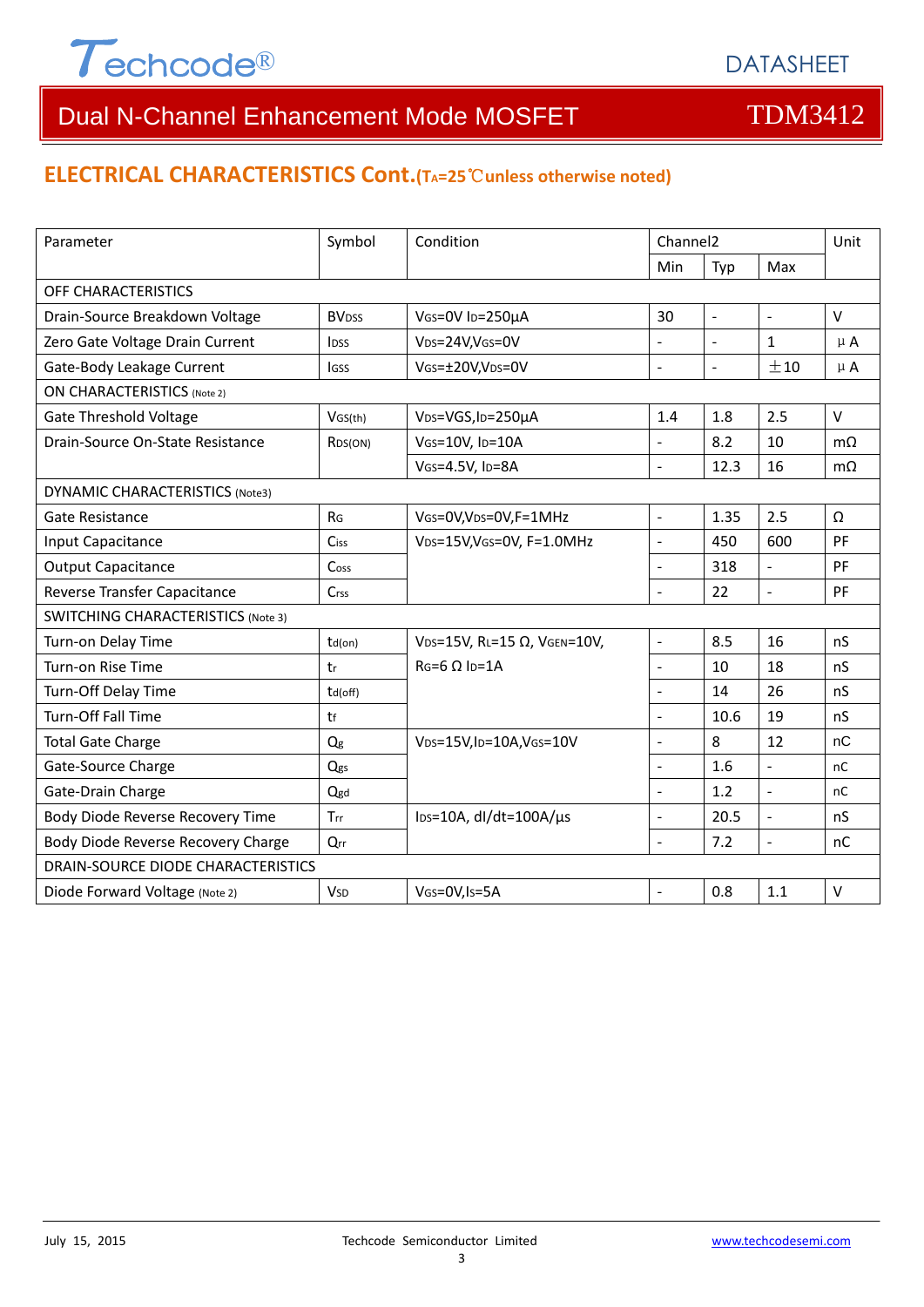

## **Channel 1 Typical Operating Characteristics**





### **Thermal Transient Impedance**

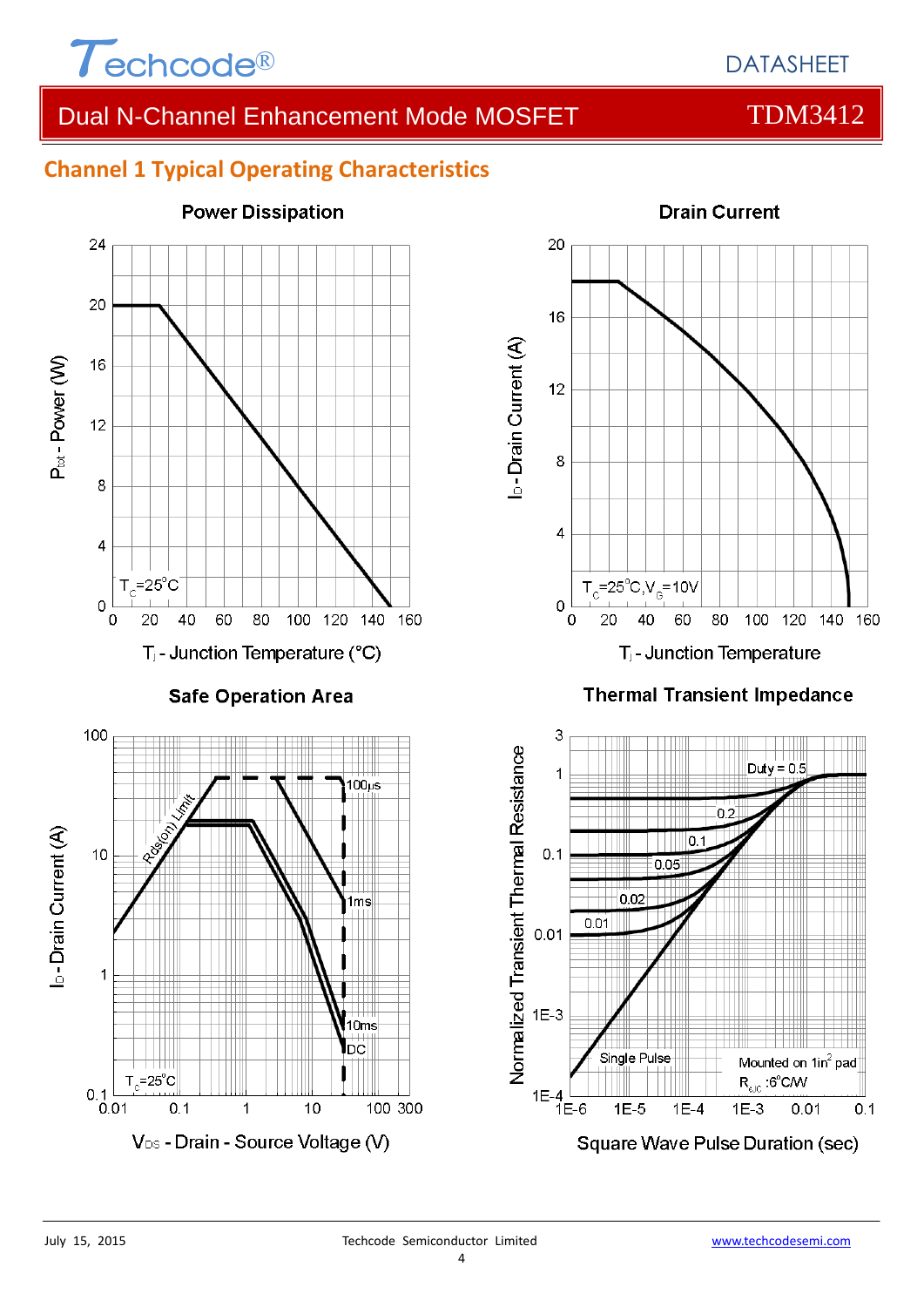

100

## Dual N-Channel Enhancement Mode MOSFET TDM3412

## **Channel 1 Typical Operating Characteristics(Cont.)**

**Safe Operation Area** 





45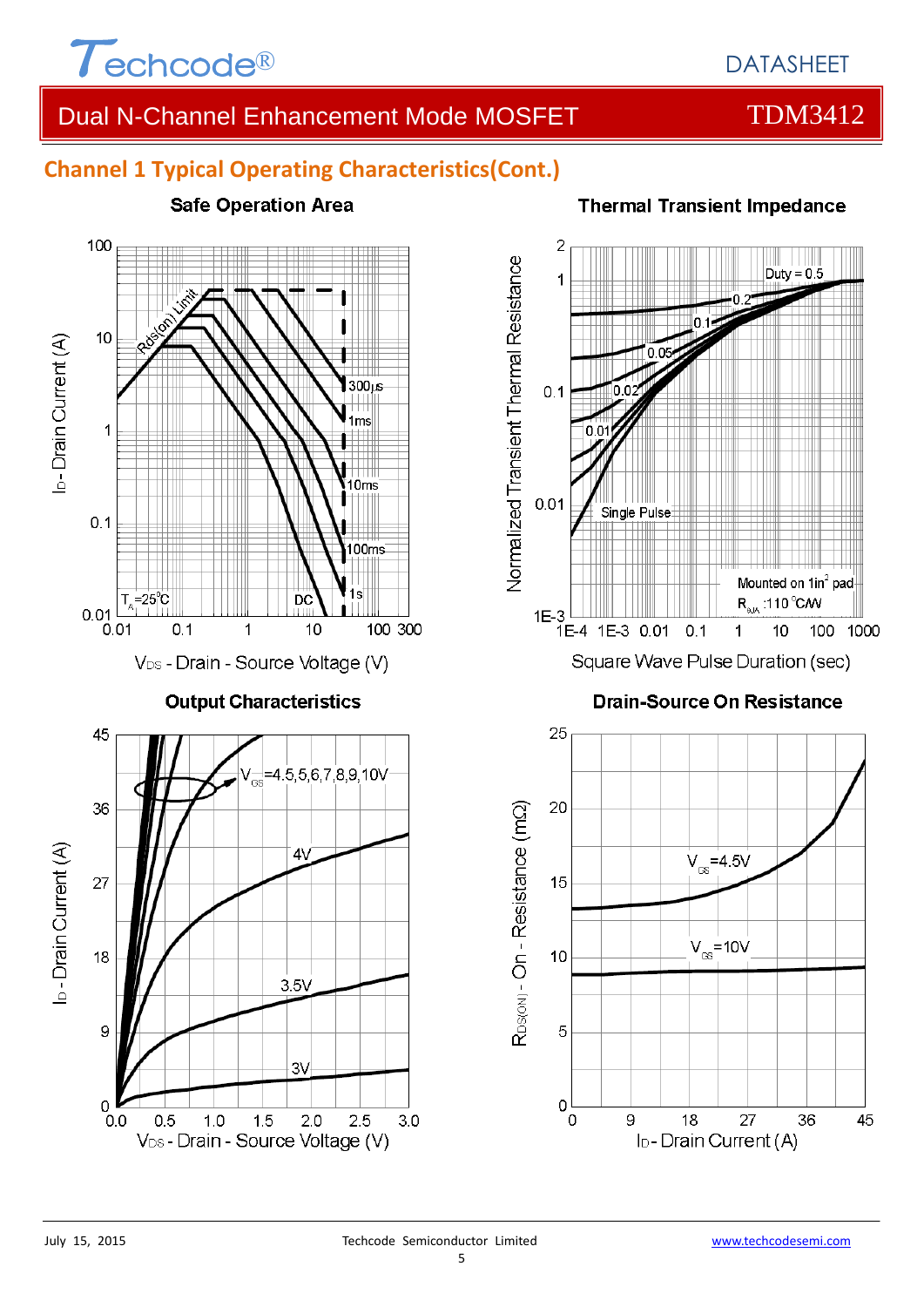

 $I_{\text{ns}}$ =250µA

## **Channel 1 Typical Operating Characteristics (Cont.)**



**Gate Threshold Voltage** 

50

75

 $T = 25^{\circ}$ C

 $0.9$ 

100 125 150

 $1.2$ 

 $1.5$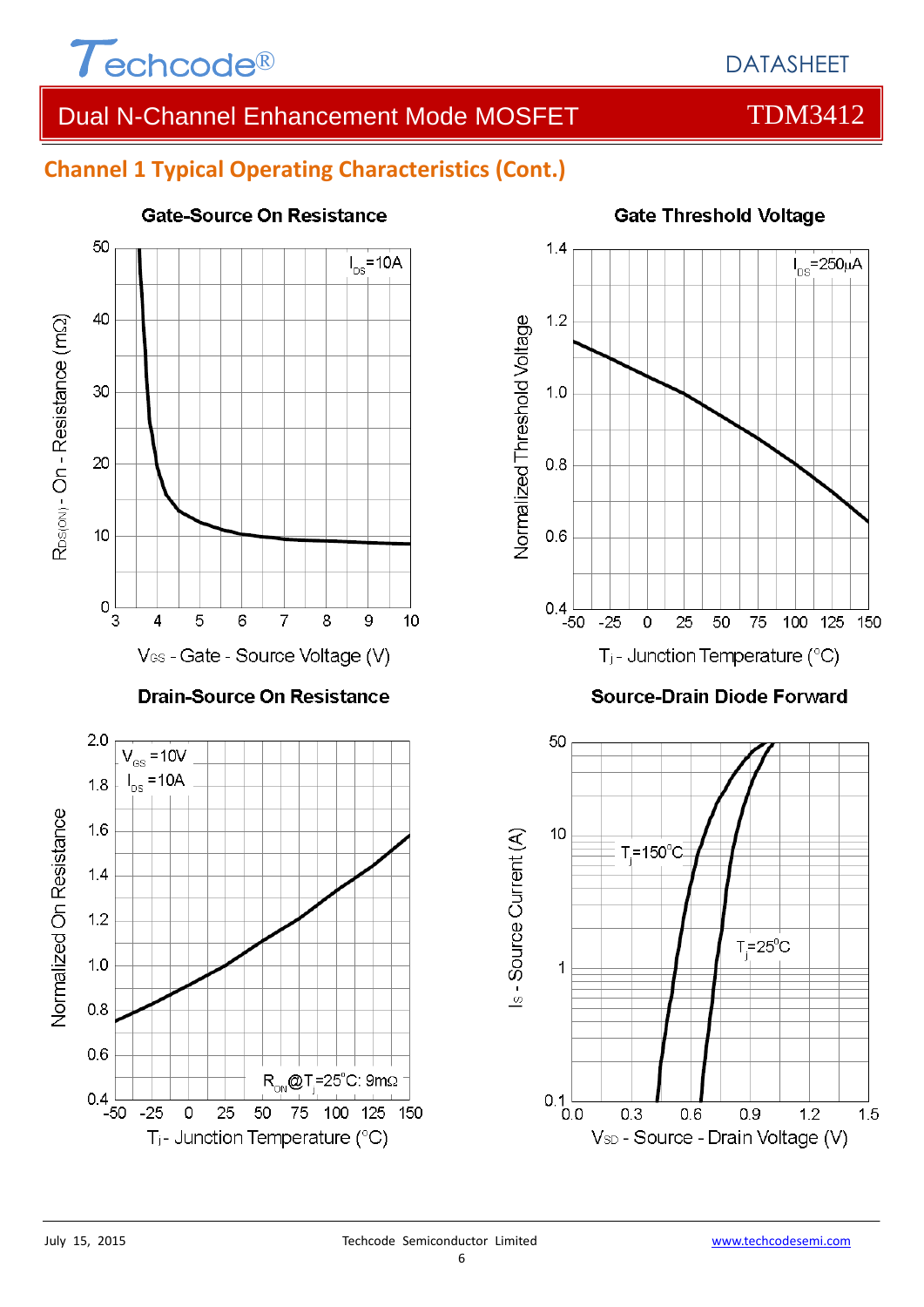

## **Channel 1 Typical Operating Characteristics (Cont.)**



### Capacitance



### **Gate Charge**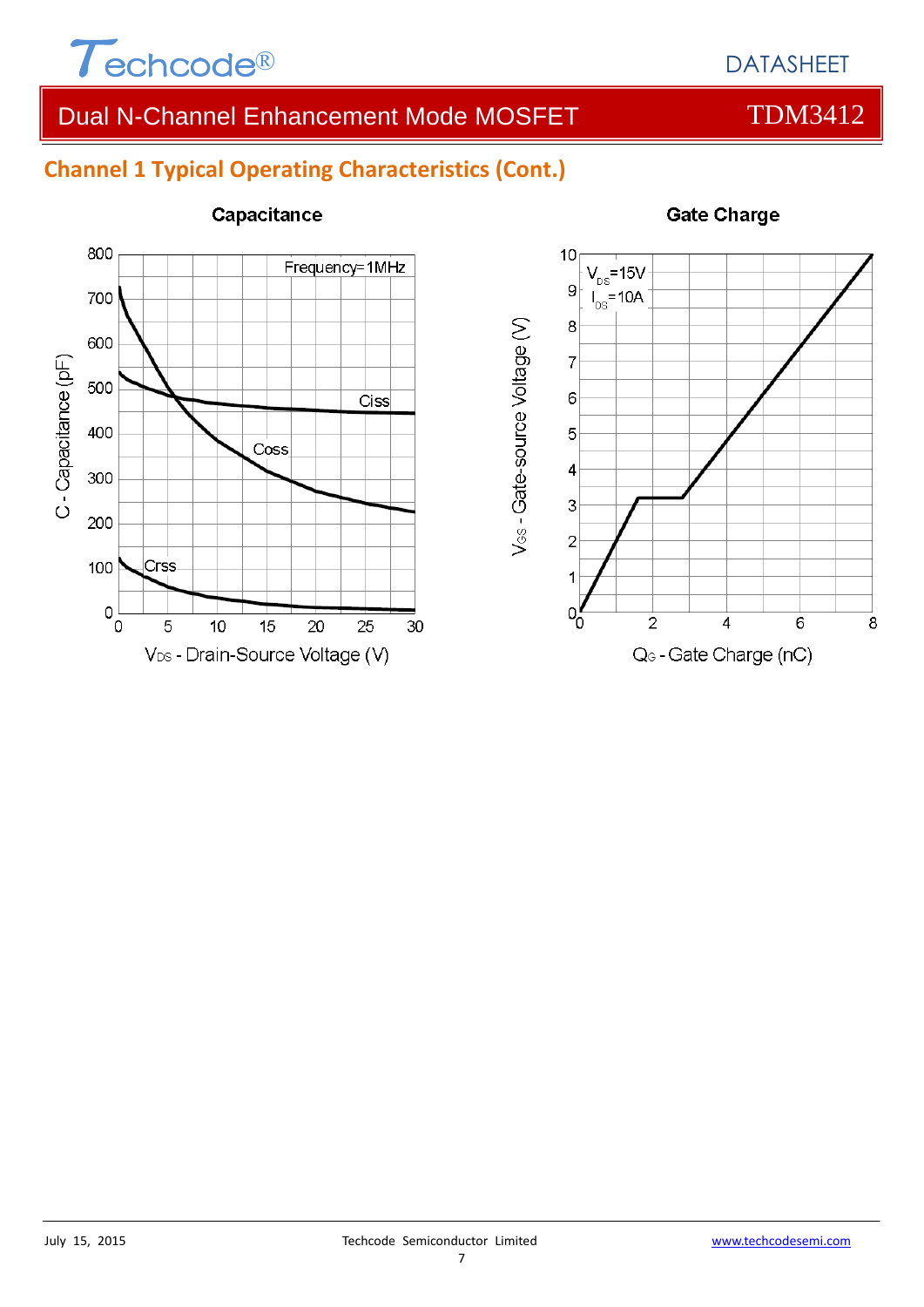

## DATASHEET

## Dual N-Channel Enhancement Mode MOSFET TDM3412

## **Channel 2 Typical Operating Characteristics**



**Safe Operation Area** 





### **Thermal Transient Impedance**

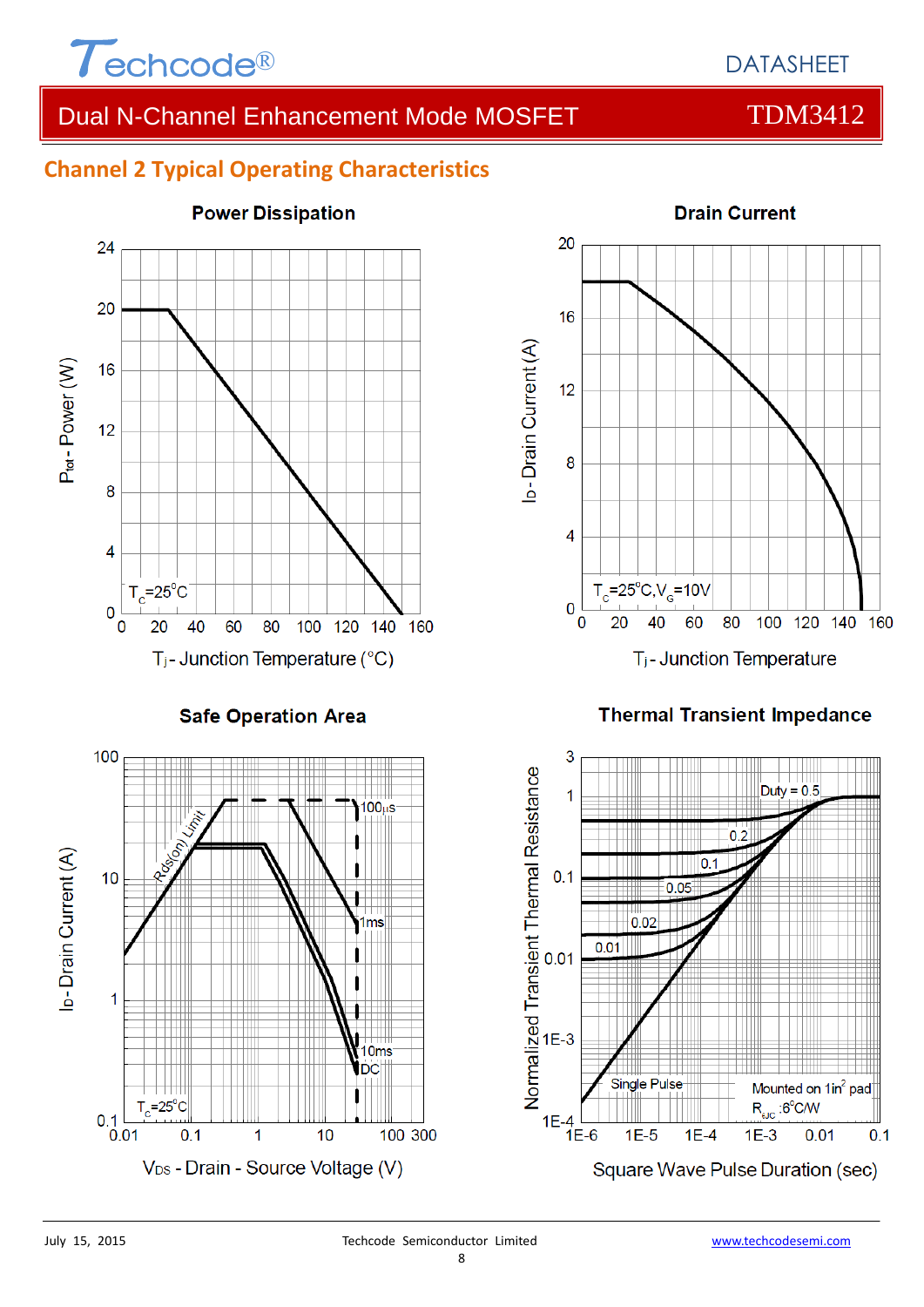

## **Channel 2 Typical Operating Characteristics (Cont.)**



**Output Characteristics** 



### **Thermal Transient Impedance**



### **Drain-Source On Resistance**

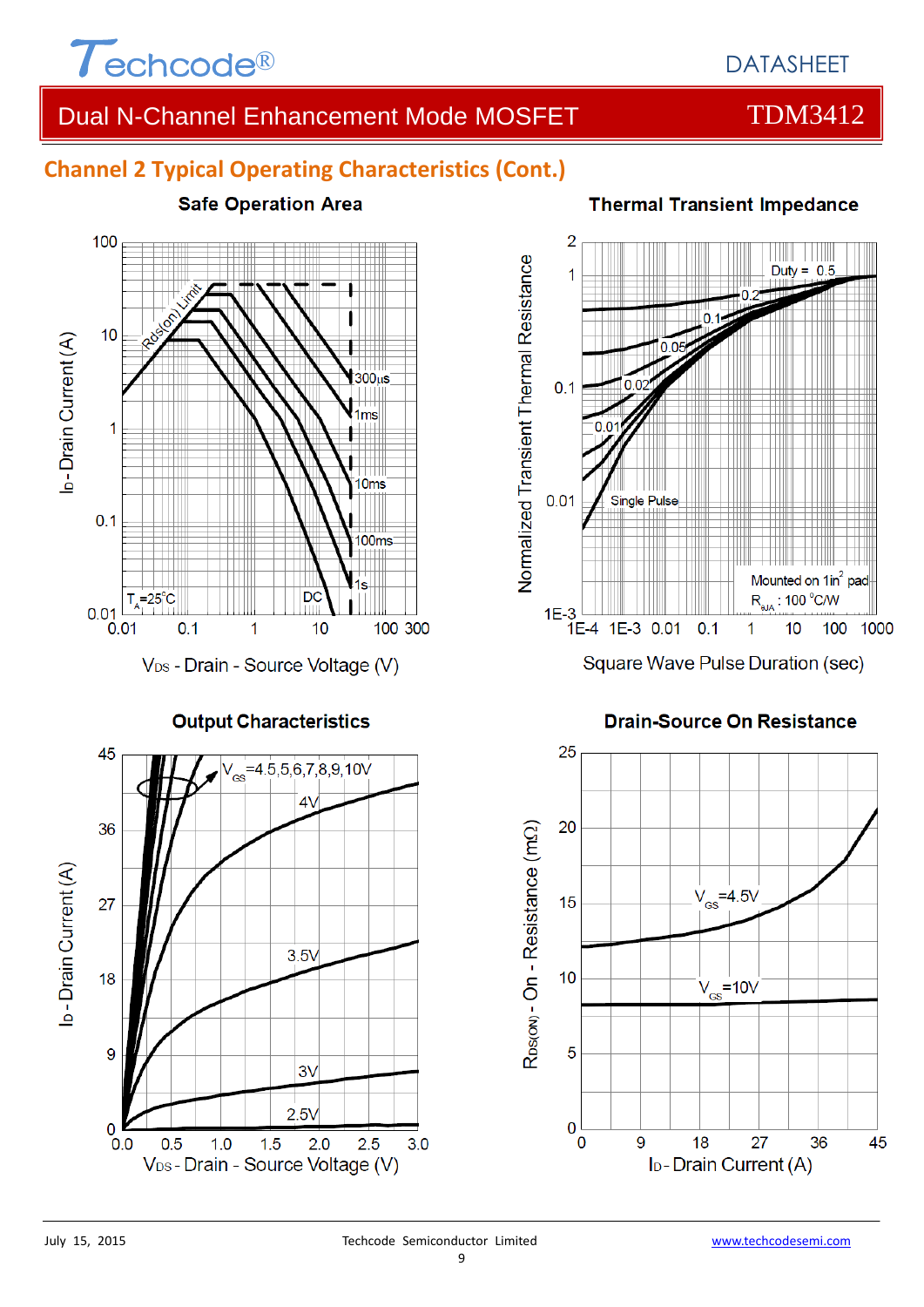

## **Channel 2 Typical Operating Characteristics (Cont.)**



### **Drain-Source On Resistance**





### **Source-Drain Diode Forward**

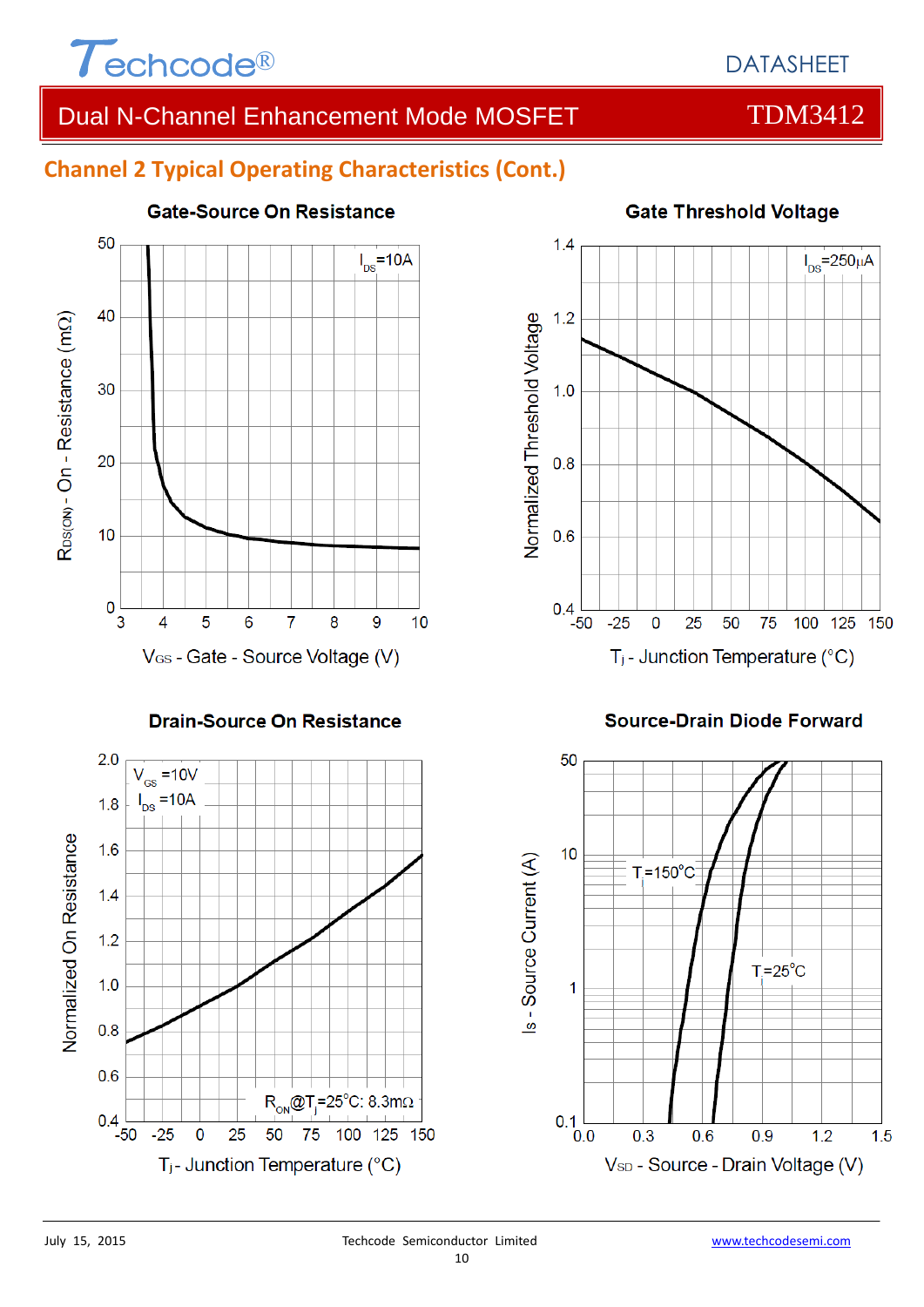

## **Channel 2 Typical Operating Characteristics (Cont.)**



### **Capacitance**

### **Gate Charge**



### 11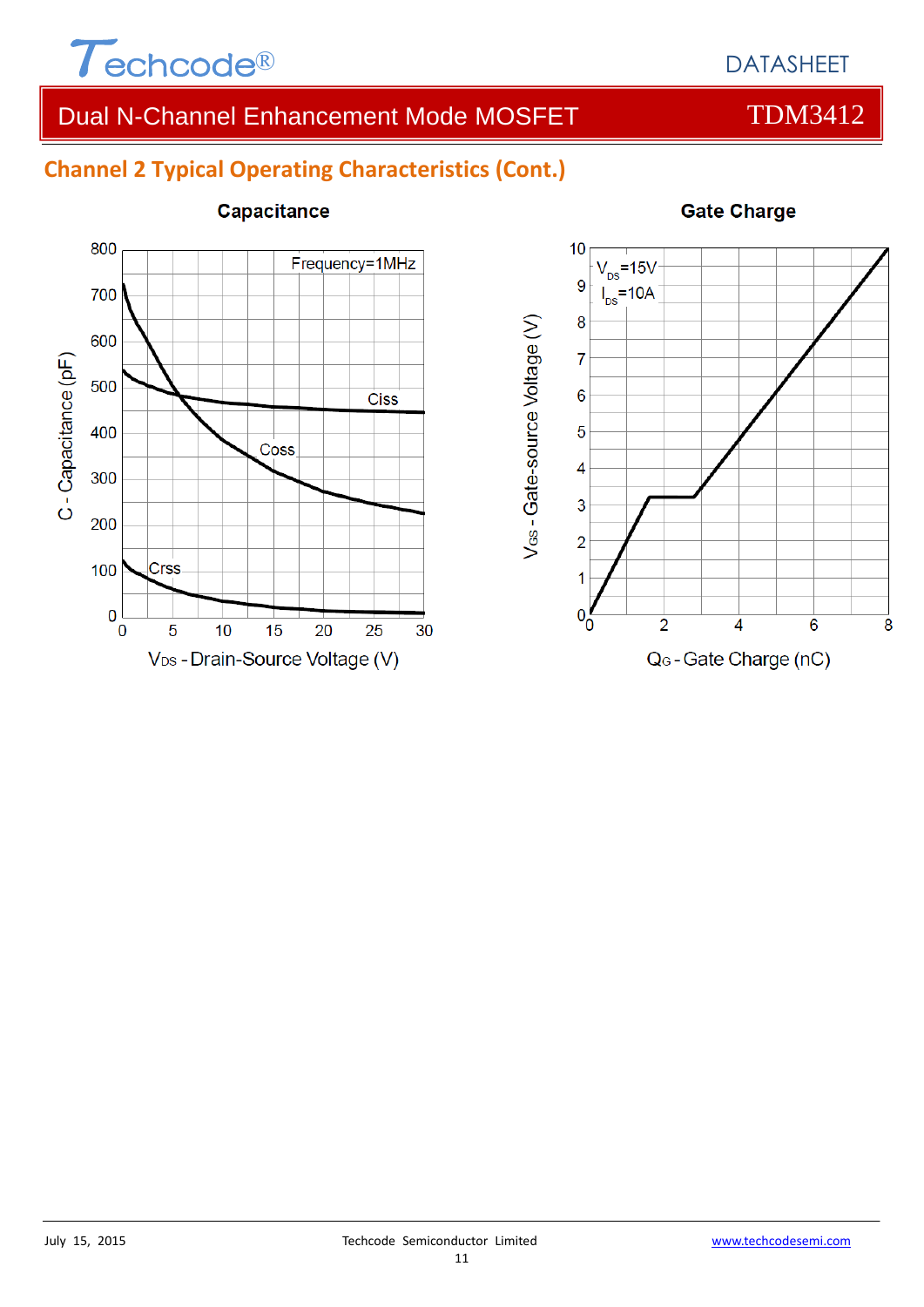

DATASHEET

## Dual N-Channel Enhancement Mode MOSFET TDM3412

## **Package Information**

### DFN3\*3E-8 Package



|                | DFN3x3E-8 EP2 S    |            |            |               |  |  |
|----------------|--------------------|------------|------------|---------------|--|--|
| <b>SYMBOLS</b> | <b>MILLIMETERS</b> |            |            | <b>INCHES</b> |  |  |
|                | MIN.               | MAX.       | MIN.       | MAX.          |  |  |
| A              | 0.7                | 0.8        | 0.028      | 0.032         |  |  |
| A <sub>1</sub> | 0                  | 0.05       | 0          | 0.002         |  |  |
| с              |                    | 0.203 REF. | 0.008 REF. |               |  |  |
| b              | 0.35               | 0.45       | 0.014      | 0.018         |  |  |
| D              | 2.9                | 3.1        | 0.114      | 0.122         |  |  |
| D1             | 2.3                | 2.5        | 0.09       | 0.098         |  |  |
| Е              | 2.9                | 3.1        | 0.114      | 0.122         |  |  |
| Ε1             | 0.89               | 1.09       | 0.035      | 0.043         |  |  |
| E2             | 0.42               | 0.62       | 0.016      | 0.024         |  |  |
| е              | 0.65 BSC           |            | 0.026 BSC  |               |  |  |
| L              | 0.27               | 0.37       | 0.011      | 0.015         |  |  |
| Κ              | 0.35 REF.          |            | 0.014 REF. |               |  |  |
| K1             | 0.06 REF.          |            | 0.002 REF. |               |  |  |
| K <sub>2</sub> | $0.25$ REF.        |            | 0.010 REF. |               |  |  |

### **RECOMMENDED LAND PATTERN**